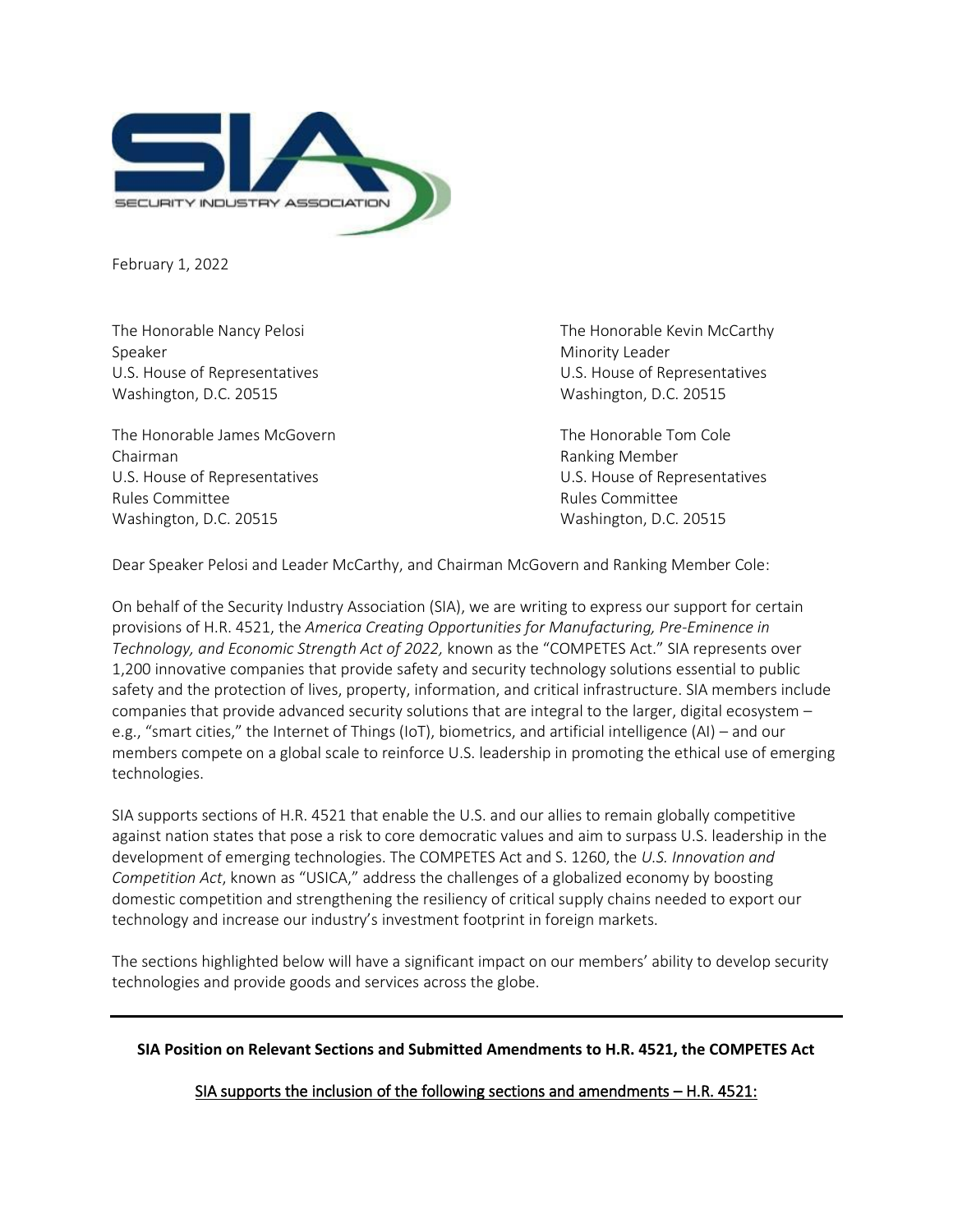Supply Chain Resiliency Measures (Secs. 20201-20208). SIA supports House Energy & Commerce supply chain legislation that creates a "Crisis Response Office" within the Department of Commerce (DOC) to address supply chain shocks and provides \$45 billion grant, loan, and loan guarantee funds to manufacturers seeking funds to assist with the production and shipment of qualified equipment. We applaud these sections' prioritization of "key technology areas" which would allow eligible SIA members to apply for funding assistance and provide input to DOC on supply chain shortages that impact critical industries.

NIST Biometrics Testing (Secs. 10226-10227). NIST's biometrics testing programs are known globally as the gold standard for scientifically testing the quality and accuracy of biometric modalities, such as facial recognition and fingerprint. Under NIST's Information Technology Laboratory, the Image Analysis Unit provides critical resources for law enforcement, government, and commercial entities to assess the quality of their biometric technologies. Codifying NIST's biometrics testing programs affords NIST the direction it needs to expand its testing infrastructure to capture additional modalities and cloud-based applications, more thoroughly evaluate performance of biometrics across demographic variables, test the full range of available algorithms, and partner with agencies that deploy biometrics in the field.

CHIPS Act Funding (Secs. 10001-10002). Semiconductor chips play an essential role in the security industry's infrastructure by enabling security equipment to function, interoperate with other communication systems and augment traditional solutions to include artificial intelligence, 5G and IoT functionalities. In light of the global chip shortage – including manufacturing and shipping delays, supply chain disruptions and increased demand for semiconductor chips that impact product manufacturers – SIA supports incentivizing eligibility for CHIPS Act funding programs.

[AMDT 37](https://amendments-rules.house.gov/amendments/BLUNTR_079_xml220128163942765.pdf) (Blunt Rochester, DE) *Ensures NIST supports educational activities with the Manufacturing Extension Partnership (MEP) for Historically Black Colleges and Universities (HBCUs) and Minority Serving Institutions (MSIs).* SIA strongly supports that intent of this amendment to ensure NIST engages with HBCUs and MSIs to cultivate diverse talent pipeline of individuals that are well positioned to leverage MEP programs upon entering the workforce.

Following passage of H.R. 4521, we encourage the House and Senate to move swiftly to reconcile the differences between COMPETES Act and USICA during the conference stages. Importantly, in order for the U.S. and our allies to remain competitive, there are key provisions within USICA that must be adopted into the final conference report – specifically, the \$190 billion in authorized NSF funding to support public-private partnerships and spur additional R&D investments in key technologies. Furthermore, we recommend the conferees reevaluate some of the burdensome trade sections in the COMPETES Act that affect outbound investment reviews, de minimis requirements, and antidumping and countervailing duties. Congress has an opportunity to reassert the U.S. as the leader in technology development, but this can only be accomplished by striking an appropriate balance to limit barriers to entry and export and by allowing the federal government to invest in emerging technologies that seismically shift the global technological landscape.